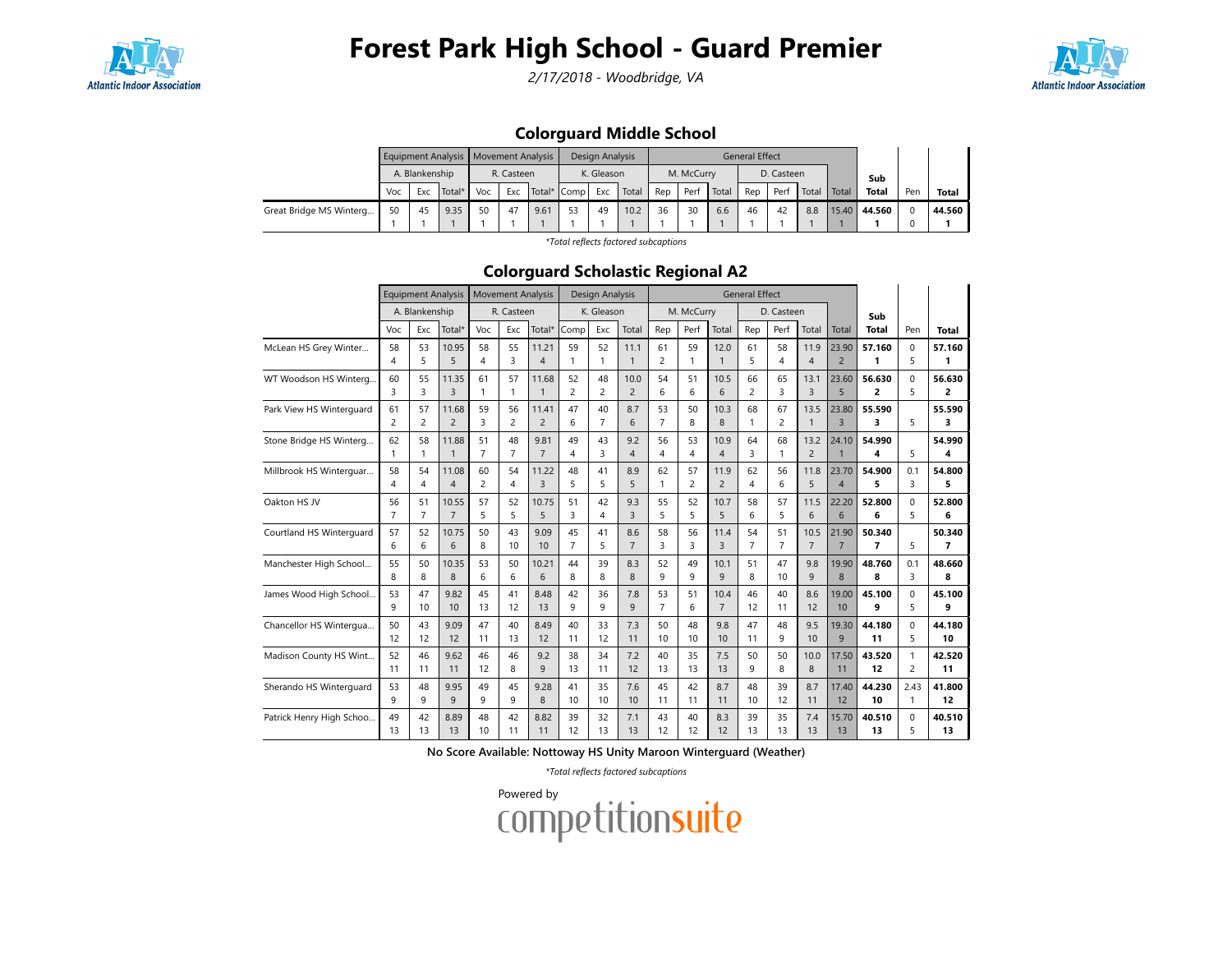

2/17/2018 - Woodbridge, VA



Colorguard Scholastic Regional A1

|                           |     |                | <b>Equipment Analysis</b> |     | <b>Movement Analysis</b> |        |      | Design Analysis |                |     |            |                       | <b>General Effect</b> |            |                |                          |        |              |        |
|---------------------------|-----|----------------|---------------------------|-----|--------------------------|--------|------|-----------------|----------------|-----|------------|-----------------------|-----------------------|------------|----------------|--------------------------|--------|--------------|--------|
|                           |     | A. Blankenship |                           |     | R. Casteen               |        |      | K. Gleason      |                |     | M. McCurry |                       |                       | D. Casteen |                |                          | Sub    |              |        |
|                           | Voc | Exc            | Total*                    | Voc | Exc                      | Total* | Comp | Exc             | Total          | Rep | Perf       | Total                 | Rep                   | Perf       | Total          | Total                    | Total  | Pen          | Total  |
| McLean HS Silver Winter   | 62  | 58             | 11.88                     | 62  | 61                       | 12.27  | 53   | 48              | 10.1           | 59  | 56         | 11.5                  | 64                    | 62         | 12.6           | 24.10                    | 58.350 |              | 58.350 |
|                           | 3   | 3              | 3                         | 3   |                          |        |      |                 |                | 4   | 3          | 3                     |                       | 3          | 4              | 4                        |        | $\Omega$     |        |
| Potomac Falls HS Winterg  | 63  | 59             | 12.08                     | 58  | 56                       | 11.34  | 49   | 44              | 9.3            | 62  | 59         | 12.1                  | 69                    | 66         | 13.5           | 25.60                    | 58.320 |              | 58.320 |
|                           | 2   |                | $\overline{2}$            | 5   | 4                        |        |      | 2               | $\overline{2}$ | 2   | 2          |                       |                       |            |                |                          | 2      | 0            | 2      |
| South Lakes HS Wintergu   | 64  | 60             | 12.28                     | 65  | 60                       | 12.35  | 44   | 38              | 8.2            | 61  | 53         | 11.4                  | 65                    | 64         | 12.9           | 24.30                    | 57.130 |              | 57.130 |
|                           |     |                |                           |     | 2                        |        | 6    | 6               | 6              | 3   | 4          | $\boldsymbol{\Delta}$ | 3                     | 2          | $\overline{2}$ | ς                        | 3      | 0            | з      |
| Washington-Lee HS Wint    | 59  | 55             | 11.28                     | 61  | 55                       | 11.42  | 47   | 39              | 8.6            | 64  | 60         | 12.4                  | 66                    | 61         | 12.7           | 25.10                    | 56.400 |              | 56.400 |
|                           | 6   | 5              | 5                         | 4   | 5                        |        |      | 5               | $\overline{4}$ |     |            |                       |                       | 4          | 3              | $\overline{\phantom{0}}$ | 4      | <sup>0</sup> | 4      |
| Powhatan HS JV Winterg    | 57  | 53             | 10.88                     | 63  | 59                       | 12.08  | 45   | 40              | 8.5            | 55  | 52         | 10.7                  | 59                    | 55         | 11.4           | 22.10                    | 53.560 |              | 53.560 |
|                           |     | 6              | $\overline{7}$            | 2   | 3                        | ξ      |      | 4               | 5              | 5   | 5          | 5                     |                       | 5          | 5              | 5                        | 5      | 0            | 5      |
| Herndon HS Winterguard    | 61  | 57             | 11.68                     | 55  | 53                       | 10.74  | 46   | 42              | 8.8            | 53  | 50         | 10.3                  | 55                    | 49         | 10.4           | 20.70                    | 51.920 |              | 51.920 |
|                           | 4   | 4              | 4                         | 6   | 6                        | 6      |      | 3               | 3              | 6   | 6          | 6                     |                       |            |                | 6                        | 6      | <sup>0</sup> | 6      |
| Glen Allen HS Winterguard | 60  | 53             | 11.09                     | 50  | 41                       | 8.83   | 43   | 37              | 8.0            | 50  | 46         | 9.6                   | 57                    | 54         | 11.1           | 20.70                    | 48.620 |              | 48.620 |
|                           | 5   | h              | 6                         |     |                          |        |      | 7               |                |     |            |                       | 6                     | 6          | 6              | 6                        |        |              | 7      |

\*Total reflects factored subcaptions

#### Colorguard Independent Regional A

|                           |     |                | Equipment Analysis   Movement Analysis |     |            |       |             | Design Analysis |       |     |            |       | <b>General Effect</b> |            |       |       |              |     |        |
|---------------------------|-----|----------------|----------------------------------------|-----|------------|-------|-------------|-----------------|-------|-----|------------|-------|-----------------------|------------|-------|-------|--------------|-----|--------|
|                           |     | A. Blankenship |                                        |     | R. Casteen |       |             | K. Gleason      |       |     | M. McCurry |       |                       | D. Casteen |       |       | Sub          |     |        |
|                           | Voc | Exc            | Total*                                 | Voc | Exc        |       | Total* Comp | Exc             | Total | Rep | Perf       | Total | Rep                   | Perf       | Total | Total | <b>Total</b> | Pen | Total  |
| Stafford Independent Gold | 59  |                | 11.28                                  | 69  | 61         | 12.76 | 52          | 47              | 9.9   | 54  |            | 10.5  | 64                    | 65         | 12.9  |       | 23.40 57.340 | 0.  | 57.240 |
|                           |     |                |                                        |     |            |       |             |                 |       |     |            |       |                       |            |       |       |              |     |        |

\*Total reflects factored subcaptions

Powered by<br>COMPetitionsuite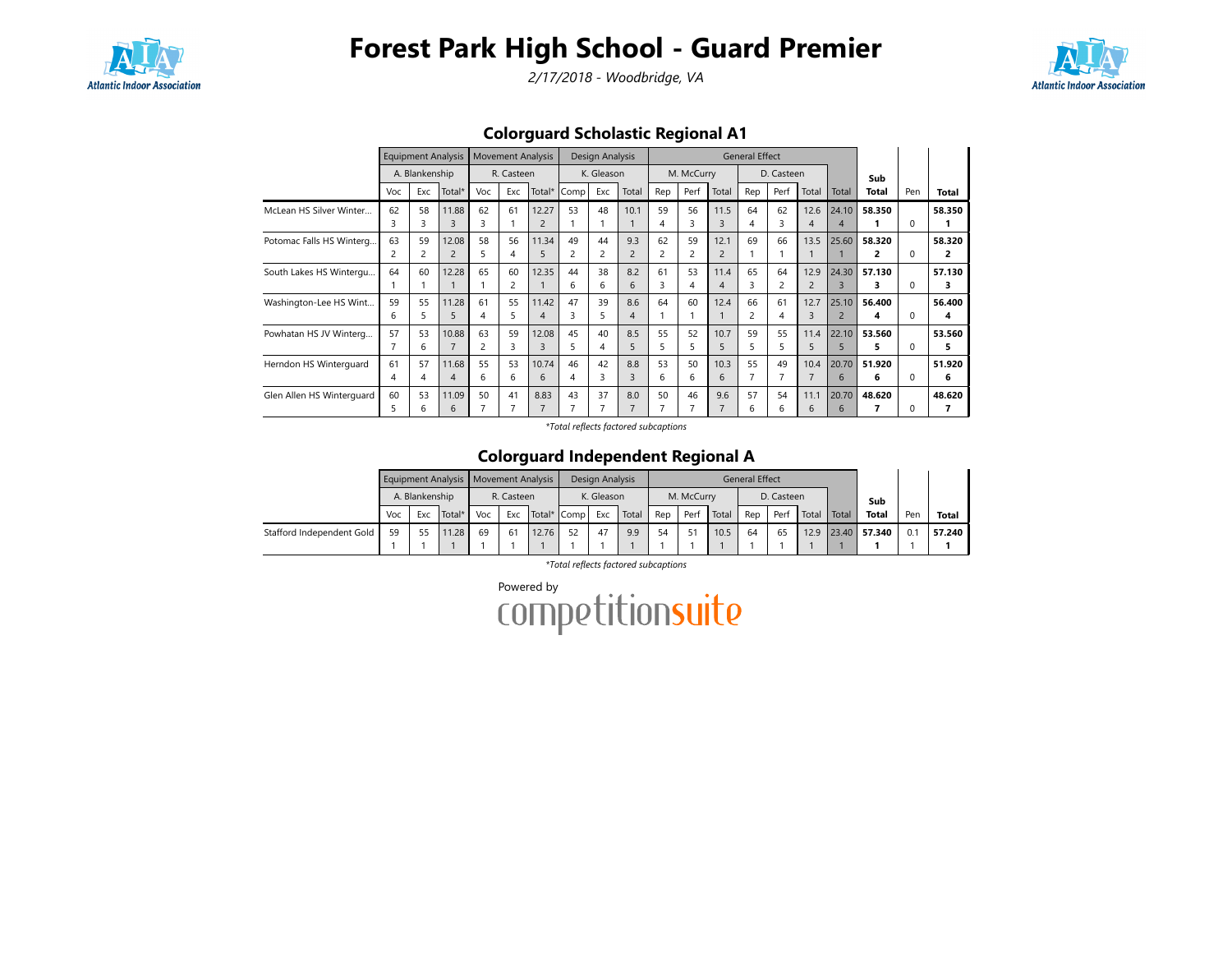

2/17/2018 - Woodbridge, VA



### Colorguard Scholastic A3

|                          |                      | <b>Equipment Analysis</b> |                         |                      | <b>Movement Analysis</b> |                         |                      | Design Analysis      |                        |                      |                      |                        | <b>General Effect</b> |                      |                        |                                   |                                    |                |              |
|--------------------------|----------------------|---------------------------|-------------------------|----------------------|--------------------------|-------------------------|----------------------|----------------------|------------------------|----------------------|----------------------|------------------------|-----------------------|----------------------|------------------------|-----------------------------------|------------------------------------|----------------|--------------|
|                          |                      | A. Blankenship            |                         |                      | R. Casteen               |                         |                      | K. Gleason           |                        |                      | M. McCurry           |                        |                       | D. Casteen           |                        |                                   | Sub                                |                |              |
|                          | Voc                  | Exc                       | Total*                  | Voc                  | Exc                      | Total*                  | Comp                 | Exc                  | Total                  | Rep                  | Perf                 | Total                  | Rep                   | Perf                 | Total                  | Total                             | Total                              | Pen            | Total        |
| Briar Woods HS Falconair | 63<br>5              | 58<br>$\overline{7}$      | 11.95<br>6              | 67                   | 66<br>$\mathbf{1}$       | 13.27                   | 62                   | 59<br>1              | 12.1<br>$\mathbf{1}$   | 59<br>3              | 58<br>$\overline{2}$ | 11.7<br>$\overline{c}$ | 63<br>3               | 62<br>$\overline{2}$ | 12.5<br>3              | 24.20<br>$\overline{2}$           | 61.520<br>1                        | $\overline{2}$ | 61.520<br>1  |
| Stonewall Jackson HS Wi  | 61<br>7              | 59<br>4                   | 11.94<br>$\overline{7}$ | 63<br>$\overline{c}$ | 61<br>$\overline{c}$     | 12.34<br>$\overline{2}$ | 57<br>4              | 53<br>4              | 11.0<br>$\overline{4}$ | 61<br>1              | 60                   | 12.1<br>$\overline{1}$ | 68                    | 66                   | 13.4<br>$\mathbf{1}$   | 25.50                             | 60.780<br>2                        | $\overline{2}$ | 60.780<br>2  |
| McLean HS Red Wintergu   | 66                   | 62<br>1                   | 12.68                   | 58<br>5              | 53<br>5                  | 10.95<br>5              | 59<br>$\overline{2}$ | 55<br>2              | 11.4<br>$\overline{2}$ | 57<br>5              | 55<br>3              | 11.2<br>$\overline{4}$ | 66<br>$\overline{2}$  | 61<br>3              | 12.7<br>$\overline{2}$ | 23.90<br>$\overline{3}$           | 58.930<br>3                        | 2              | 58.930<br>3  |
| Chancellor HS Wintergua  | 63<br>5              | 59<br>4                   | 12.08<br>5              | 61<br>3              | 58<br>3                  | 11.81<br>3              | 54<br>7              | 48<br>$\overline{7}$ | 10.2<br>$\overline{7}$ | 52<br>9              | 49<br>10             | 10.1<br>9              | 56<br>4               | 54<br>4              | 11.0<br>$\overline{4}$ | 21.10<br>$\overline{\mathcal{A}}$ | 55.190<br>4                        | $\overline{2}$ | 55.190<br>4  |
| Mt Vernon HS Winterguard | 65<br>2              | 61<br>2                   | 12.48<br>$\overline{2}$ | 54<br>$\overline{7}$ | 51<br>6                  | 10.41<br>6              | 58<br>3              | 54<br>3              | 11.2<br>$\overline{3}$ | 55<br>6              | 54<br>5              | 10.9<br>6              | 53<br>$\overline{7}$  | 46<br>$\overline{7}$ | 9.9<br>$\overline{7}$  | 20.80<br>$\overline{7}$           | 54.890<br>5                        | 2              | 54.890<br>5  |
| Oakton HS Winterquard    | 64<br>3              | 60<br>3                   | 12.28<br>$\overline{3}$ | 60<br>4              | 57<br>4                  | 11.61<br>$\overline{A}$ | 52<br>9              | 44<br>10             | 9.6<br>9               | 54<br>$\overline{7}$ | 52<br>$\overline{7}$ | 10.6<br>$\overline{7}$ | 55<br>5               | 50<br>5              | 10.5<br>5              | 21.10<br>$\overline{4}$           | 54.590<br>6                        | $\overline{2}$ | 54.590<br>6  |
| Forest Park HS Wintergua | 61<br>$\overline{7}$ | 57<br>8                   | 11.68<br>8              | 53<br>8              | 50<br>$\overline{7}$     | 10.21<br>$\overline{7}$ | 56<br>5              | 50<br>5              | 10.6<br>5              | 58<br>4              | 53<br>6              | 11.1<br>5              | 52<br>8               | 46<br>$\overline{7}$ | 9.8<br>8               | 20.90<br>6                        | 53.390<br>$\overline{\phantom{a}}$ | 2              | 53.390<br>7  |
| George C Marshall HS Wi  | 60<br>9              | 55<br>9                   | 11.35<br>9              | 50<br>9              | 40<br>10                 | 8.7<br>10               | 55<br>6              | 46<br>8              | 10.1<br>8              | 60<br>$\overline{c}$ | 55<br>3              | 11.5<br>$\overline{3}$ | 50<br>9               | 41<br>10             | 9.1<br>10              | 20.60<br>8                        | 50.750<br>9                        | $\overline{2}$ | 50.750<br>8  |
| Yorktown HS Winterquard  | 64<br>3              | 59<br>4                   | 12.15<br>$\overline{4}$ | 55<br>6              | 47<br>8                  | 9.96<br>8               | 53<br>8              | 50<br>5              | 10.3<br>6              | 53<br>8              | 50<br>8              | 10.3<br>8              | 54<br>6               | 49<br>6              | 10.3<br>6              | 20.60<br>8                        | 53.010<br>8                        | 4.2            | 48.810<br>q  |
| Princess Anne HS Cavalie | 56<br>10             | 52<br>10 <sup>1</sup>     | 10.68<br>10             | 48<br>10             | 45<br>9                  | 9.21<br>$\mathsf{q}$    | 50<br>10             | 45<br>9              | 9.5<br>10              | 50<br>10             | 50<br>8              | 10.0<br>10             | 49<br>10              | 45<br>9              | 9.4<br>9               | 19.40<br>10                       | 48.790<br>10                       | 2              | 48.790<br>10 |

No Score Available: Nottoway HS Unity Gold Winterguard (Weather)

\*Total reflects factored subcaptions

### Colorguard Scholastic A2

|                          |     |                | <b>Equipment Analysis</b> |     |            | <b>Movement Analysis</b> |      | Design Analysis |       |                |            |       | <b>General Effect</b> |            |       |                |              |       |        |
|--------------------------|-----|----------------|---------------------------|-----|------------|--------------------------|------|-----------------|-------|----------------|------------|-------|-----------------------|------------|-------|----------------|--------------|-------|--------|
|                          |     | A. Blankenship |                           |     | R. Casteen |                          |      | K. Gleason      |       |                | M. McCurry |       |                       | D. Casteen |       |                | Sub          |       |        |
|                          | Voc | Exc            | Total*                    | Voc | Exc        | Total*                   | Comp | Exc             | Total | Rep            | Perf       | Total | Rep                   | Perf       | Total | Total          | <b>Total</b> | Pen   | Total  |
| Woodgrove HS Wintergu    | 66  | 62             | 12.68                     | 68  | 67         | 13.47                    | 68   | 64              | 13.2  | 63             | 60         | 12.3  | 71                    | 68         | 13.9  | 26.20          | 65.550       |       | 65.550 |
|                          |     |                |                           |     |            |                          |      |                 |       | $\overline{c}$ |            | 3     |                       |            |       | $\overline{2}$ |              |       |        |
| Tuscarora HS Winterguard | 65  | 61             | 12.48                     | 65  | 65         | 13.0                     | 65   | 63              | 12.8  | 65             | 65         | 13.0  | 67                    | 66         | 13.3  | 26.30          | 64.580       |       | 64.580 |
|                          |     |                |                           |     |            |                          |      |                 |       |                |            |       |                       |            |       |                | 2            |       | 2      |
| John Champe Winter Gua   | 61  | 58             | 11.81                     | 58  | 56         | 11.34                    | 54   | 52              | 10.6  | 62             | 62         | 12.4  | 63                    | 63         | 12.6  | 25.00          | 58.750       |       | 58.750 |
|                          |     |                |                           | 3   | 3          |                          |      |                 | 3     |                |            |       |                       |            |       |                |              |       | 3      |
| West Springfield HS Wint | 59  | 54             | 11.15                     | 40  | 40         | 8.0                      | 37   | 34              | 7.1   | 35             | 35         | 7.0   | 36                    | 36         | 7.2   | 14.20          | 40.450       | 10.54 | 29.910 |
|                          | 4   |                | 4                         | 4   | 4          | 4                        |      | 4               | 4     | 4              | 4          | 4     | 4                     | 4          | 4     | 4              | 4            |       | 4      |

No Score Available: Chantilly HS Charger Winterguard (Weather)

\*Total reflects factored subcaptions